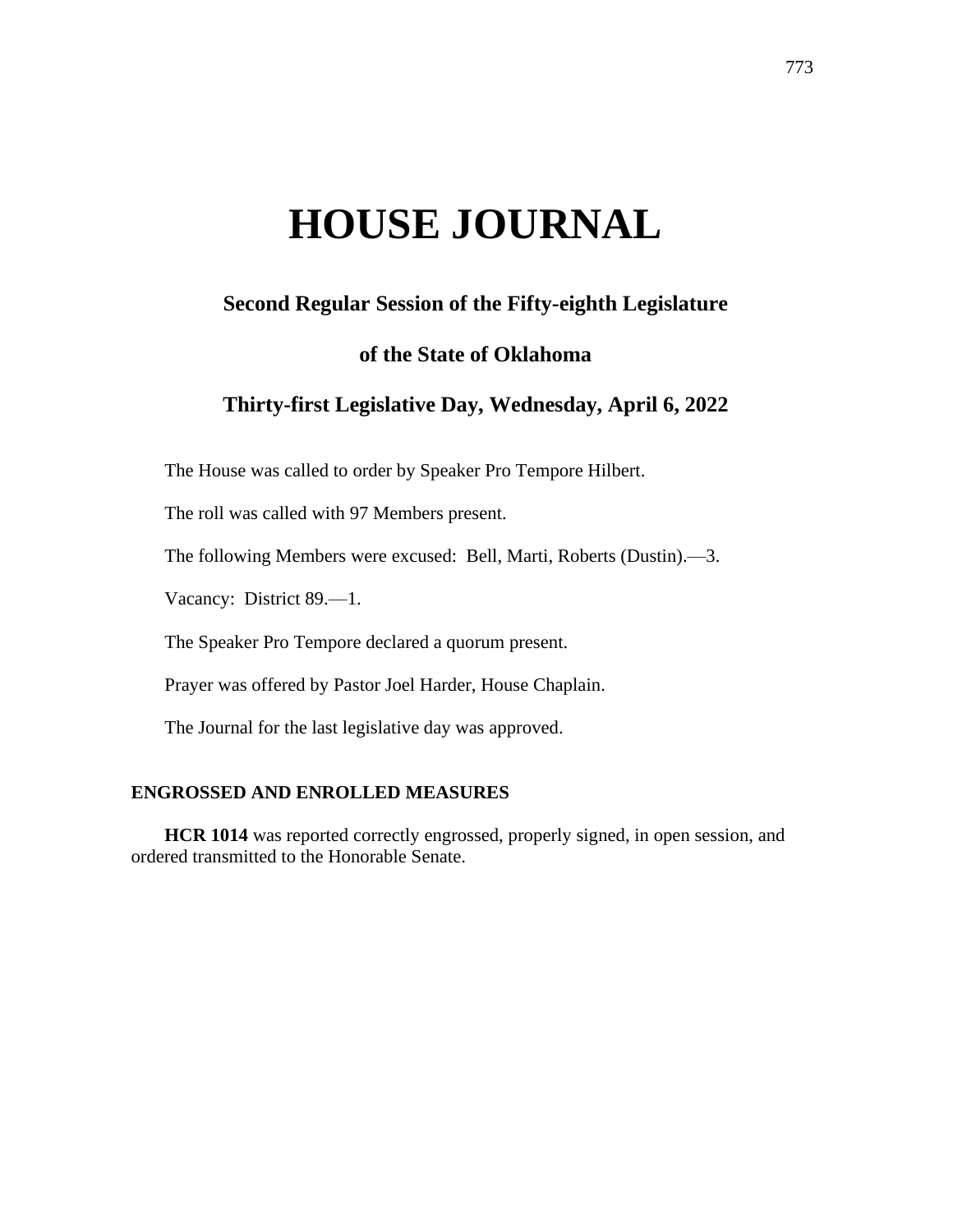#### **GENERAL ORDER**

**SB 924** by Treat of the Senate and Boatman of the House was read and considered.

Coauthored by Representative(s) Phillips

Representative Boatman moved to suspend House Rule 8.8 for the purpose of allowing consideration of an untimely filed floor amendment, which motion was declared adopted upon roll call as follows:

Aye: Baker, Bashore, Blancett, Boatman, Boles, Brewer, Burns, Bush, Caldwell (Chad), Caldwell (Trey), Cornwell, Crosswhite Hader, Culver, Davis, Dills, Dobrinski, Ford, Frix, Gann, Goodwin, Grego, Hardin (David), Hilbert, Hill, Humphrey, Johns, Kendrix, Kerbs, Lawson, Lepak, Lowe (Dick), Luttrell, Manger, May, McBride, McDugle, McEntire, Miller, Mize, Moore, Munson, Newton, Nichols, Nollan, O'Donnell, Olsen, Osburn, Pae, Patzkowsky, Pfeiffer, Phillips, Provenzano, Randleman, Roberts (Eric), Roe, Rosecrants, Sims, Smith, Stark, Steagall, Stearman, Sterling, Stinson, Strom, Talley, Townley, Vancuren, Virgin, Waldron, Walke, West (Josh), West (Kevin), West (Rick), West (Tammy), Williams, Wolfley, Worthen, Mr. Speaker.--78.

Excused: Bell, Bennett, Conley, Dempsey, Dollens, Echols, Fetgatter, Fugate, Hardin (Tommy), Hasenbeck, Kannady, Lowe (Jason), Marti, Martinez, Pittman, Ranson, Roberts (Dustin), Roberts (Sean), Russ, Sneed, Turner, Wallace.--22.

Vacancy: District 89.--1.

Representative Boatman moved to amend **SB 924** by striking the title, the enacting clause, the entire bill and inserting in lieu thereof a floor substitute, which floor substitute was declared adopted.

Representative Boatman moved that **SB 924** be advanced from General Order, which motion was declared adopted.

#### **THIRD READING**

**SB 924** was read at length for the third time. On passage of the measure, the roll call was as follows:

Aye: Baker, Bashore, Bennett, Blancett, Boatman, Boles, Brewer, Burns, Bush, Caldwell (Chad), Caldwell (Trey), Cornwell, Culver, Davis, Dempsey, Dills, Dobrinski, Dollens, Echols, Ford, Frix, Fugate, Goodwin, Grego, Hardin (David), Hasenbeck, Hilbert, Hill, Humphrey, Johns, Kannady, Kendrix, Kerbs, Lawson, Lepak, Lowe (Dick), Lowe (Jason), Luttrell, Manger, Martinez, May, McBride, McDugle, McEntire, Miller, Mize, Moore, Munson, Newton, Nichols, Nollan, O'Donnell, Olsen, Osburn, Pae, Patzkowsky, Pfeiffer, Phillips, Pittman, Provenzano, Randleman, Ranson, Roberts (Eric), Roberts (Sean), Roe, Rosecrants, Russ, Sims, Smith, Sneed, Stark, Steagall, Sterling, Stinson,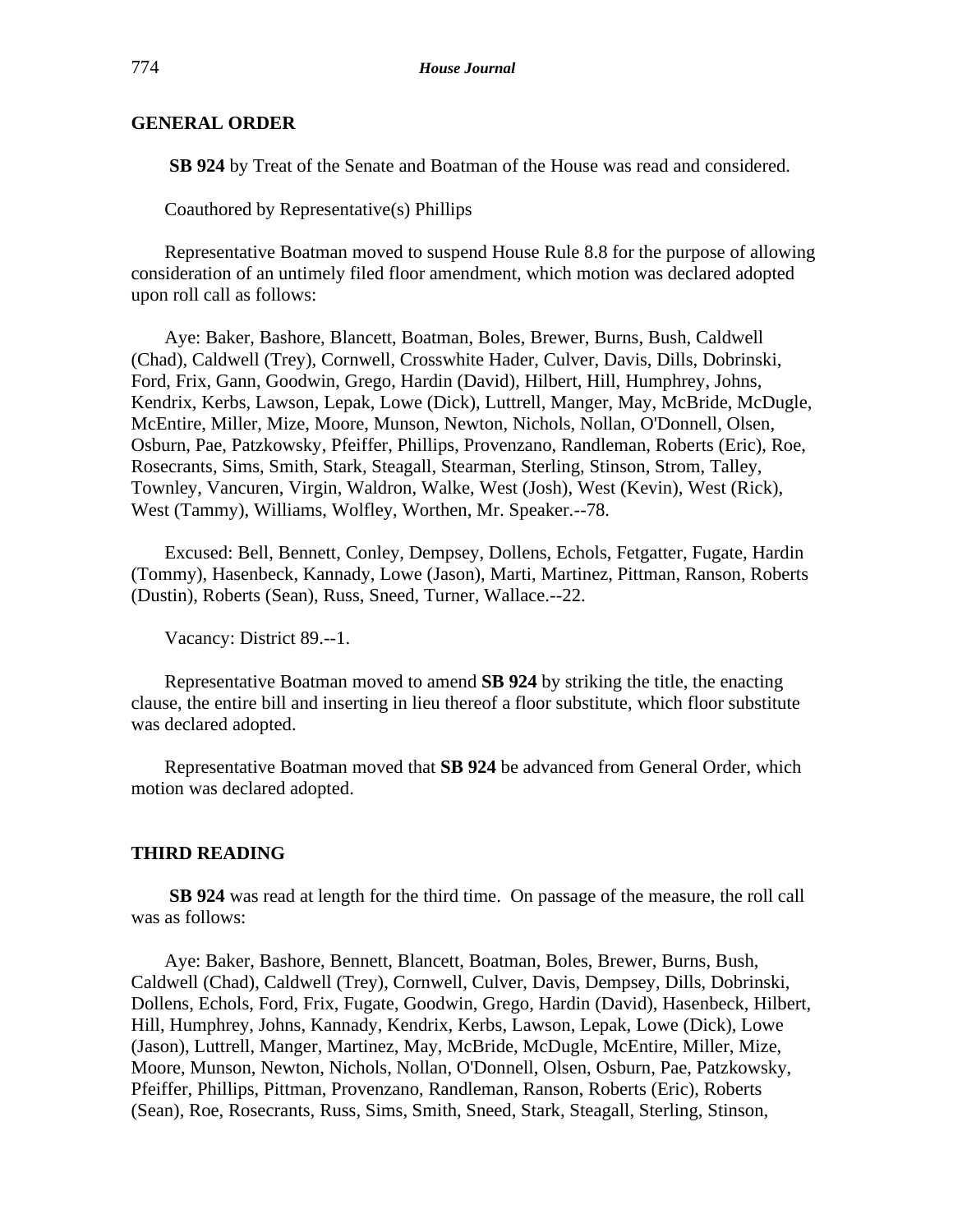Strom, Talley, Townley, Turner, Vancuren, Virgin, Waldron, Walke, Wallace, West (Josh), West (Kevin), West (Tammy), Worthen, Mr. Speaker.--88.

Nay: Crosswhite Hader, Gann, Hardin (Tommy), Stearman, West (Rick), Williams, Wolfley.--7.

Excused: Bell, Conley, Fetgatter, Marti, Roberts (Dustin).--5.

Vacancy: District 89.--1.

The measure passed.

**SB 924** was referred for engrossment.

#### **GENERAL ORDER**

**SB 714** by Jech of the Senate and Newton et al. of the House was read and considered.

Coauthored by Senator(s) Bergstrom

Representative Newton moved to suspend House Rule 8.8 for the purpose of allowing consideration of an untimely filed floor amendment, which motion was declared adopted upon roll call as follows:

Aye: Baker, Bashore, Bennett, Blancett, Boatman, Boles, Brewer, Bush, Cornwell, Crosswhite Hader, Culver, Davis, Dempsey, Dills, Dobrinski, Dollens, Echols, Ford, Frix, Grego, Hardin (David), Hardin (Tommy), Hasenbeck, Hilbert, Johns, Kannady, Kendrix, Kerbs, Lawson, Lepak, Luttrell, Manger, Martinez, May, McBride, McDugle, McEntire, Miller, Mize, Moore, Munson, Newton, Nollan, O'Donnell, Osburn, Pae, Patzkowsky, Pfeiffer, Pittman, Provenzano, Randleman, Roberts (Eric), Roberts (Sean), Roe, Russ, Smith, Sneed, Steagall, Stearman, Sterling, Stinson, Strom, Vancuren, Virgin, Wallace, West (Josh), West (Kevin), West (Rick), West (Tammy), Williams, Wolfley, Worthen, Mr. Speaker.--73.

Excused: Bell, Burns, Caldwell (Chad), Caldwell (Trey), Conley, Fetgatter, Fugate, Gann, Goodwin, Hill, Humphrey, Lowe (Dick), Lowe (Jason), Marti, Nichols, Olsen, Phillips, Ranson, Roberts (Dustin), Rosecrants, Sims, Stark, Talley, Townley, Turner, Waldron, Walke.--27.

Vacancy: District 89.--1.

Representative Newton moved to amend **SB 714** by striking the title, the enacting clause, the entire bill and inserting in lieu thereof a floor substitute, which floor substitute was declared adopted.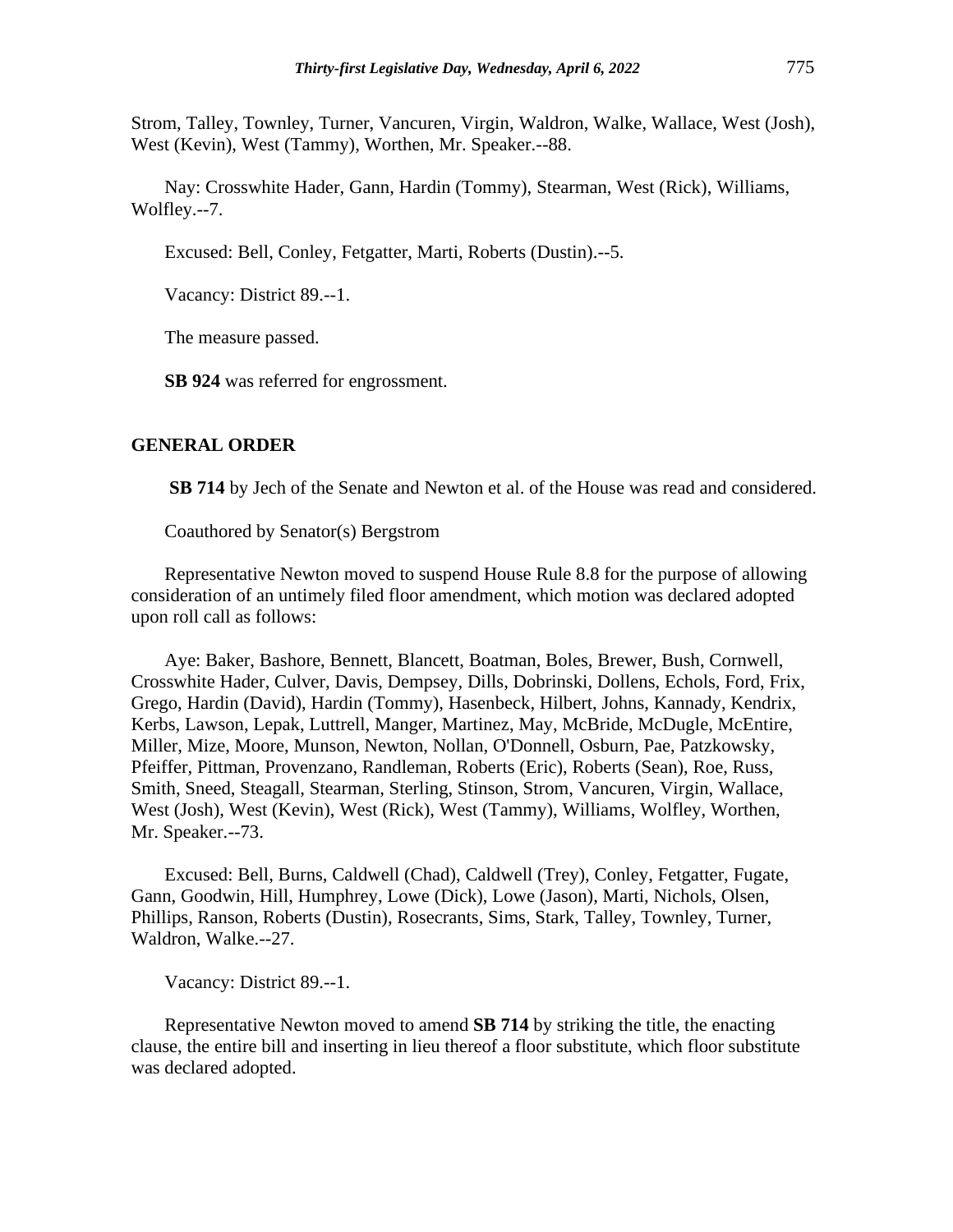Representative Newton moved that **SB 714** be advanced from General Order, which motion was declared adopted.

#### **THIRD READING**

**SB 714** was read at length for the third time. On passage of the measure and emergency, the roll call was as follows:

Aye: Baker, Bashore, Bennett, Blancett, Boatman, Boles, Brewer, Burns, Bush, Caldwell (Chad), Caldwell (Trey), Cornwell, Crosswhite Hader, Culver, Davis, Dempsey, Dills, Dobrinski, Dollens, Echols, Fetgatter, Ford, Frix, Fugate, Gann, Grego, Hardin (David), Hardin (Tommy), Hasenbeck, Hilbert, Hill, Humphrey, Johns, Kannady, Kendrix, Kerbs, Lawson, Lepak, Lowe (Dick), Luttrell, Manger, May, McBride, McDugle, McEntire, Miller, Mize, Moore, Munson, Newton, Nichols, Nollan, O'Donnell, Olsen, Osburn, Pae, Patzkowsky, Pfeiffer, Phillips, Pittman, Provenzano, Randleman, Ranson, Roberts (Eric), Roberts (Sean), Roe, Rosecrants, Russ, Sims, Smith, Sneed, Stark, Steagall, Stearman, Sterling, Stinson, Strom, Talley, Townley, Turner, Vancuren, Virgin, Waldron, Wallace, West (Josh), West (Kevin), West (Rick), West (Tammy), Williams, Wolfley, Worthen, Mr. Speaker.--92.

Nay: Goodwin.--1.

Excused: Bell, Conley, Lowe (Jason), Marti, Martinez, Roberts (Dustin), Walke.--7.

Vacancy: District 89.--1.

The measure and emergency passed.

**SB 714** was referred for engrossment.

#### **MESSAGES FROM THE SENATE**

Advising fourth reading of and transmitting for signature Enrolled **SB 612**.

The above-numbered enrolled measure was, after fourth reading, properly signed and ordered returned to the Honorable Senate.

## **VOTE DECLARATION**

Representative Townley asked that the Journal reflect that had she been present in the Chamber, Tuesday, April 5, she would have voted aye on **SB 612**.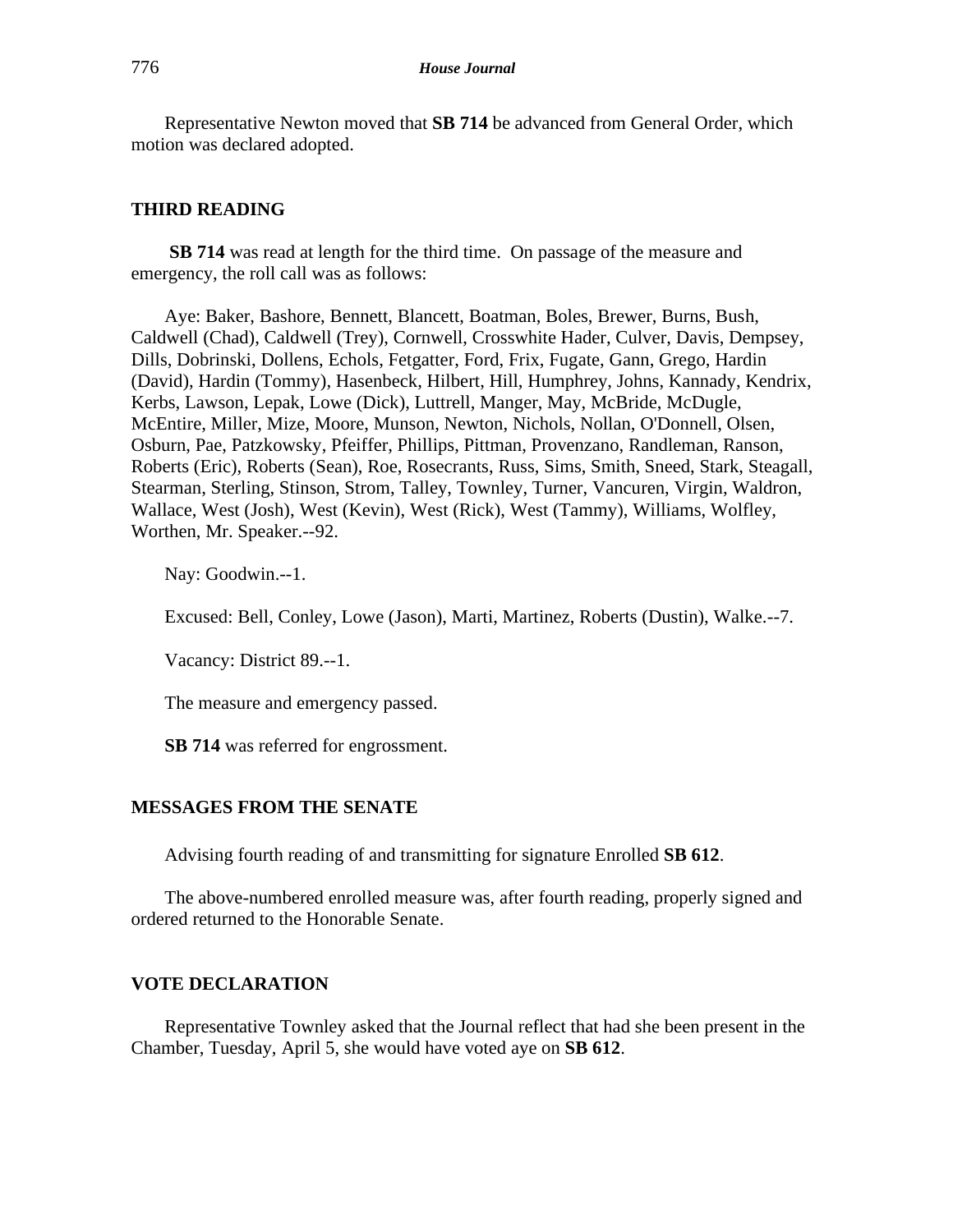#### **VOTE DECLARATION**

Representative Lawson asked that the Journal reflect that had he been present in the Chamber, Tuesday, April 5, he would have voted aye on **SB 612**.

## **COMMITTEE REPORTS**

The following were reported by the committees named, ordered printed and placed on the Calendar unless otherwise indicated:

DO PASS:

**SB 173** − Judiciary - Civil **SB 399** − Public Health **SB 1096** − Public Health, Coauthored by Representative(s) Stark **SB 1100** − Public Health, Coauthored by Senator(s) Pederson **SB 1134** − Public Health **SB 1136** − Judiciary - Criminal **SB 1143** − Insurance **SB 1146** − General Government **SB 1177** − Veterans and Military Affairs, Coauthored by Representative(s) Burns **SB 1179** − Veterans and Military Affairs **SB 1240** − Insurance **SB 1241** − Insurance **SB 1242** − Insurance **SB 1243** − Insurance **SB 1245** − Insurance **SB 1253** − Business and Commerce **SB 1269** − Veterans and Military Affairs **SB 1283** − General Government **SB 1311** − Judiciary - Civil **SB 1322** − Public Health **SB 1333** − Veterans and Military Affairs **SB 1340** − Judiciary - Civil **SB 1345** − Business and Commerce, Coauthored by Representative(s) Kendrix **SB 1426** − Judiciary - Civil **SB 1460** − Judiciary - Civil **SB 1462** − Public Health **SB 1464** − Public Health, Coauthored by Representative(s) Roe, McEntire, and Coauthored by Senator(s) David **SB 1466** − Judiciary - Criminal

- **SB 1467** − Public Health
- **SB 1503** − Public Health
- **SB 1526** − Business and Commerce
- **SB 1536** − Judiciary Criminal